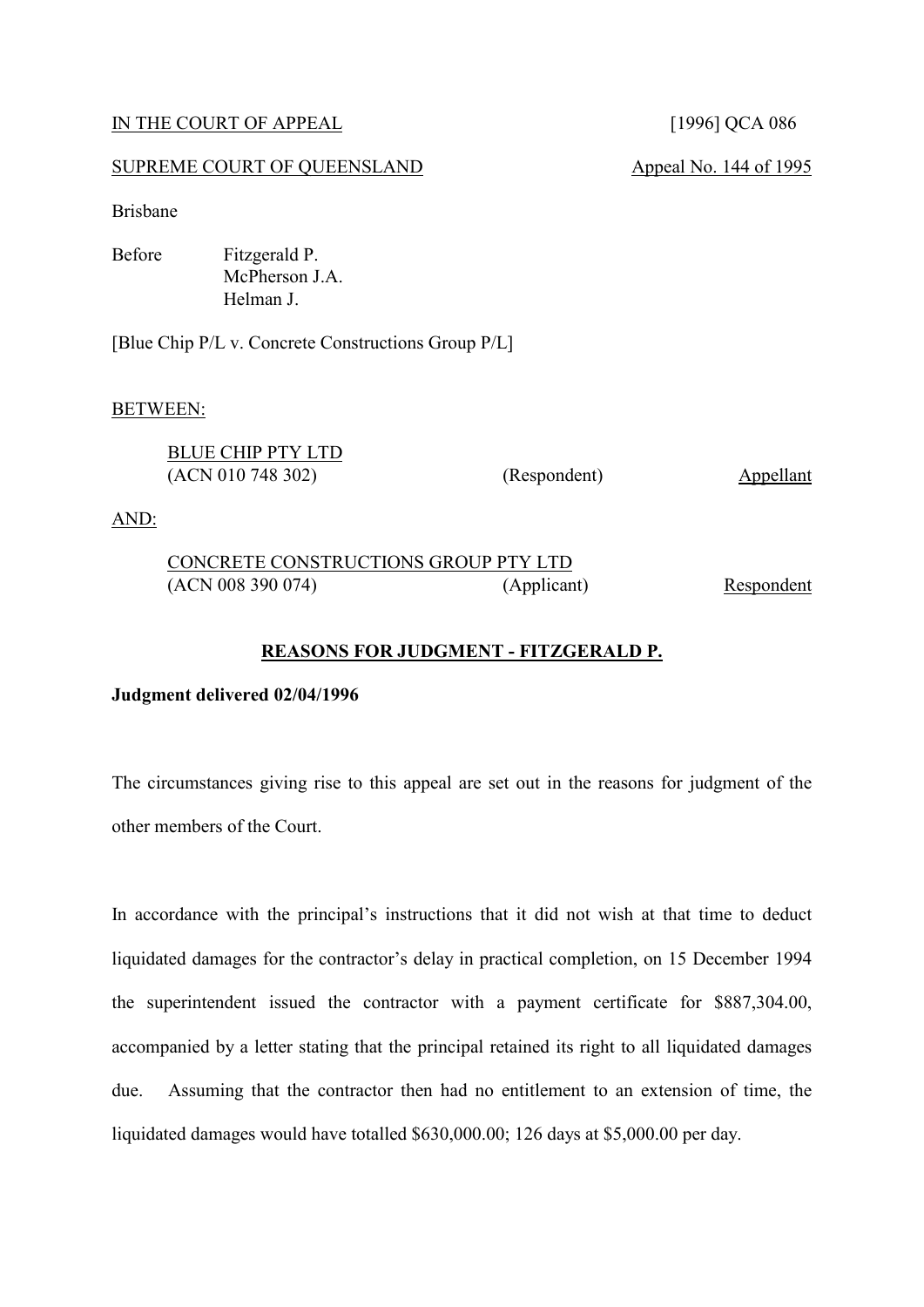By 28 December 1994, when progress certificate no. 16 fell due for payment, the liquidated damages claimed by the principal had increased to \$770,000.00; 154 days at \$5,000.00. The principal deducted that sum and paid the contractor only \$117,304.00 in respect of certificate no. 16. Its sole claim to make this reduced payment was that such a course was authorised by the fourth paragraph of cl. 42.1 of the General Conditions of Contract. It should be noted at this point that when certificate no. 16 had been issued on 15 December, the contractor had been warned that the principal reserved its right to deduct the liquidated damages from the certificate "in the event that the principal determines such a deduction is appropriate". Obviously, that was the conclusion which the principal had reached by 28 December when it deducted the liquidated damages from the certificate amount.

The argument for the principal was based on the introductory words to the fourth paragraph of General Condition 42.1 and, read by reference only to that clause, they provide a foundation for the principal's submission. At its simplest, the principal claims that its obligation to make payment under that paragraph is subject to any amount which it is entitled to be paid by the contractor. However, in my opinion, that misses the point, at least where liquidated damages for late completion are the basis upon which the principal seeks to withhold payment.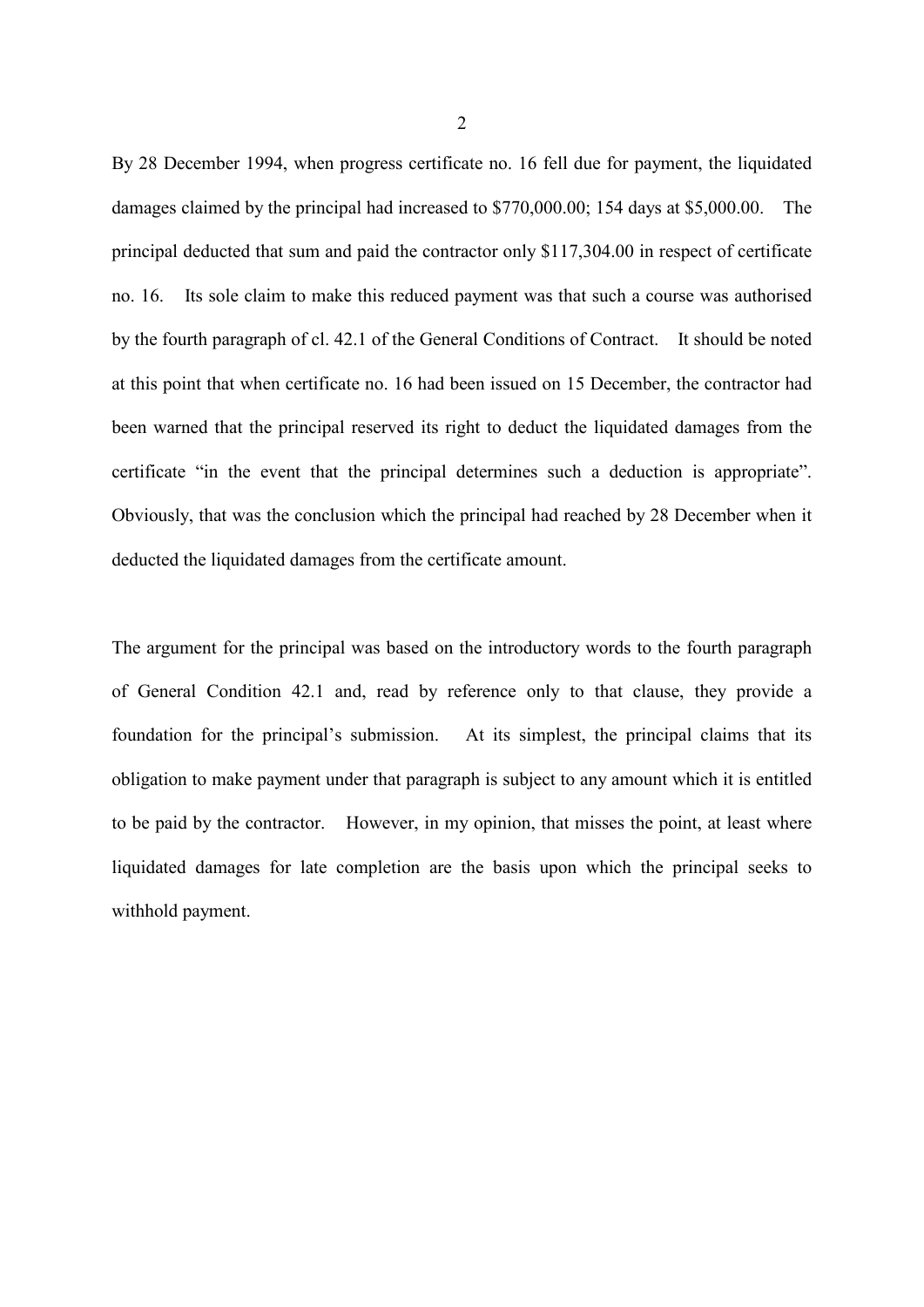The fourth paragraph of General Condition 42.1 must be taken with the remainder of that clause. What is certified is intended to be paid. While the third paragraph is unlikely to have extensive practical operation, the first paragraph provides for claims by the contractor, with supporting information, while the second paragraph requires the superintendent not only to assess the contractor's entitlement from the principal for the work done, but a variety of other amounts due from either principal to contractor and/or due from contractor to the principal. The payment certificate accounts for all these amounts, including any claim by the principal for liquidated damages for delay in practical completion if such a claim is made, and then certifies the amount to be paid whether by principal to contractor or contractor to principal. That is the payment for which the fourth paragraph of General Condition 42.1 provides, and the introductory words to that paragraph relied on by the principal lack the strength for the task to which it seeks to assign them. Their concern, primarily at least, is with matters of little, if any, direct relevance to the payment of certificates, either by whom, to whom or in what amount payment is to be made. Indeed, it is a curious effect to give to a phrase such as "subject to the provisions of the Contract" that it renders the material clause subject to a provision which the contract does not contain.

I agree with the other members of the Court that the appeal should be dismissed with costs to be taxed.

#### **JOINT REASONS FOR JUDGMENT - McPHERSON J.A. & HELMAN J.**

Judgment delivered the 2nd day of April 1996

Blue Chip Pty. Ltd., which is the appellant in this Court, engaged the respondent Concrete Constructions Pty. Ltd. to carry out the work of constructing an apartment building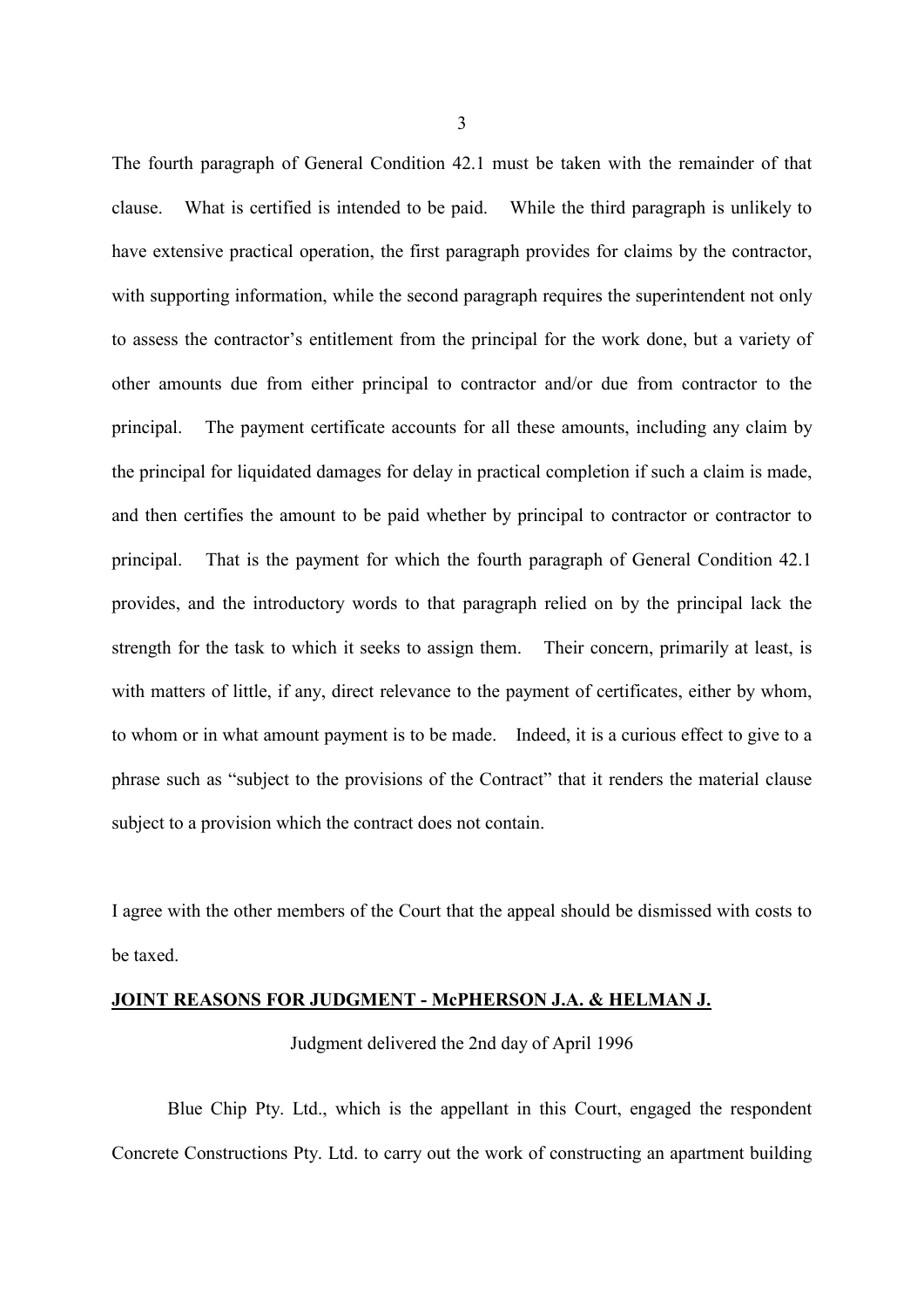in Brisbane. The written contract, under which the appellant is designated the principal and the respondent as the builder or contractor, is a lump sum contract incorporating standard General Conditions of Contract identified as AS 2124-1992 as well as other terms and conditions.

Clause 35.6 of the General Conditions is in the following form:

# "**Liquidated Damages for Delay in Reaching Practical Completion** If the Contractor fails to reach Practical Completion by the Date for Practical Completion, the Contractor shall be indebted to the Principal for liquidated damages at the rate stated in the Annexure for every day after the Date of Practical Completion to and including the Date of Practical Completion or the date that the Contract is terminated under Clause 44, whichever first occurs.

If after the Contractor has paid or the Principal has deducted liquidated damages, the time for Practical Completion is extended, the Principal shall forthwith repay to the Contractor any liquidated damages paid or deducted in respect of the period up to and including the new Date for Practical Completion."

By an annexure to the General Conditions, the amount of liquidated damages under cl.35.6 was fixed as \$5,000 per day. The annexure also specified the date for Practical Completion under cl.35.2 as 48 weeks from date of acceptance of tender.

There were delays in construction of the building which, in the course of time, overran the Practical Completion date. The appellant principal was aware of the delay and, by letter dated 14 December 1994, was reminded by the contract superintendent (which was a firm called DDB Architects) that the date for Practical Completion was 27 July 1994; that the number of days to which liquidated damages applied was 126 days; and that the amount was \$5,000 per day. The total amount of such liquidated damages claimable by the principal was therefore \$630,000, which was also set out in the letter.

At the time the superintendent wrote that letter, a progress claim no.16 totalling \$887,304 for work completed by the contractor up to 30 November 1994 had been received.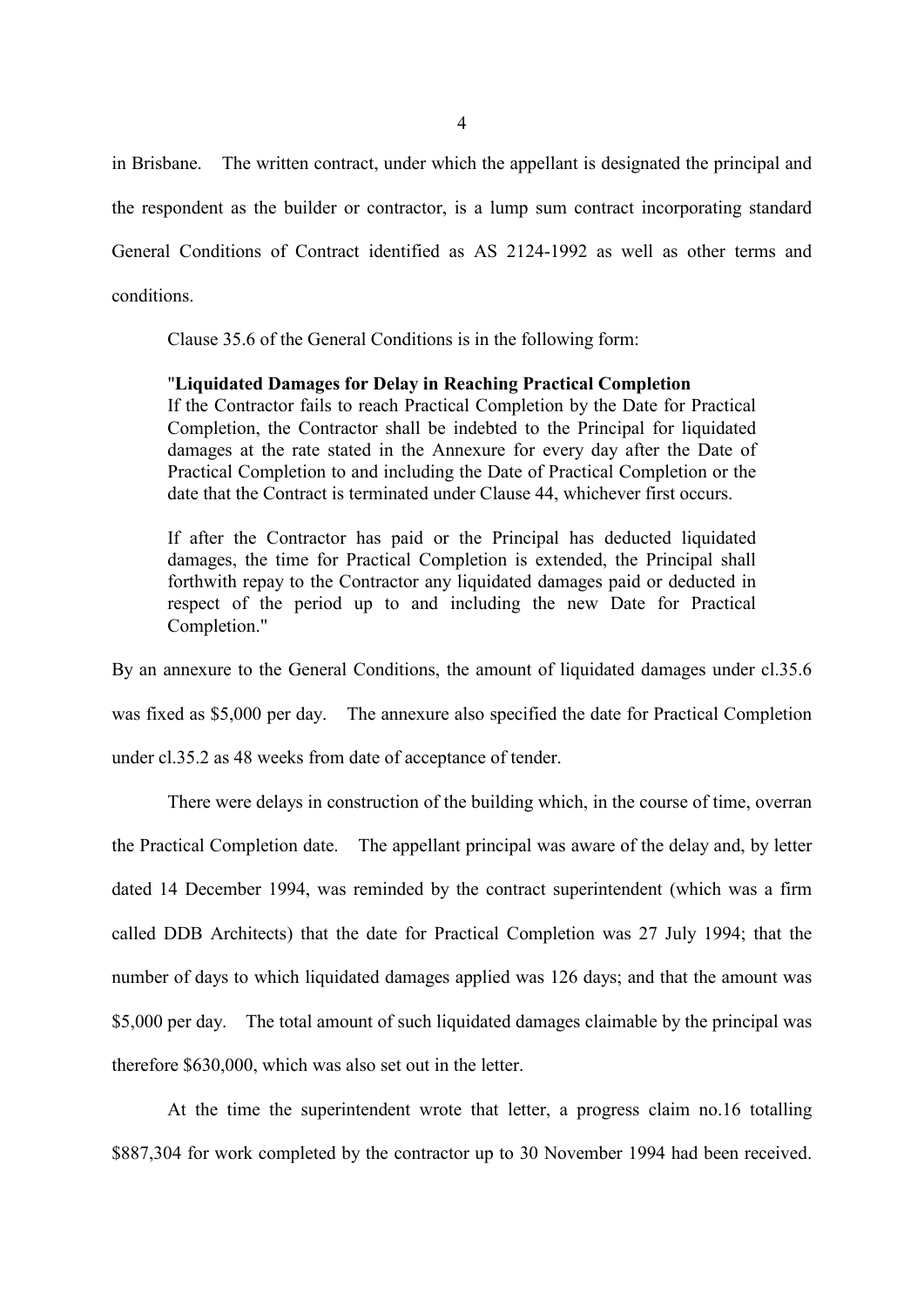The balance due after deducting the sum of \$630,00 on account of liquidated damages was \$257,304, which was another matter of which the superintendent's letter informed the principal. The letter went on to ask that the principal advise in writing by 15 December 1994 if it wished the liquidated damages amount to be deducted from the certificate for payment which the superintendent was about to issue in respect of progress claim no. 16.

For reasons which no doubt seemed good to it, the principal did not wish that course to be taken. Accordingly, by letter dated 15 December 1994, solicitors for the principal wrote to the superintendent advising that the principal "does not request you as Superintendent to deduct from the payment certificate due to issue today any sum by way of liquidated damages which have accrued under the contract to date". The letter went on to request the superintendent to issue a letter, to accompany the progress certificate, addressed to the contractor and notifying it that the principal reserved its right to deduct the amount of the liquidated damages from the amount of the payment certificate "in the event that the principal determines such a deduction is appropriate" under the provisions of the contract on the due date for payment.

The superintendent did as instructed. On 15 December 1994, DDB Architects forwarded to the contractor a payment certificate no.16 certifying an amount due to the contactor of \$887,304. They also notified the contractor of the principal's direction that it claimed the right to all liquidated damages due. Subsequently, the principal sent another letter dated 28 December 1994 reminding the contractor of the earlier reservation of its right to deduct liquidated damages, and enclosing a further certificate from the superintendent that the number of days since practical completion date had increased to 154 days. On that footing, the principal claimed to be entitled to deduct \$770,000 from the amount of \$887,304

5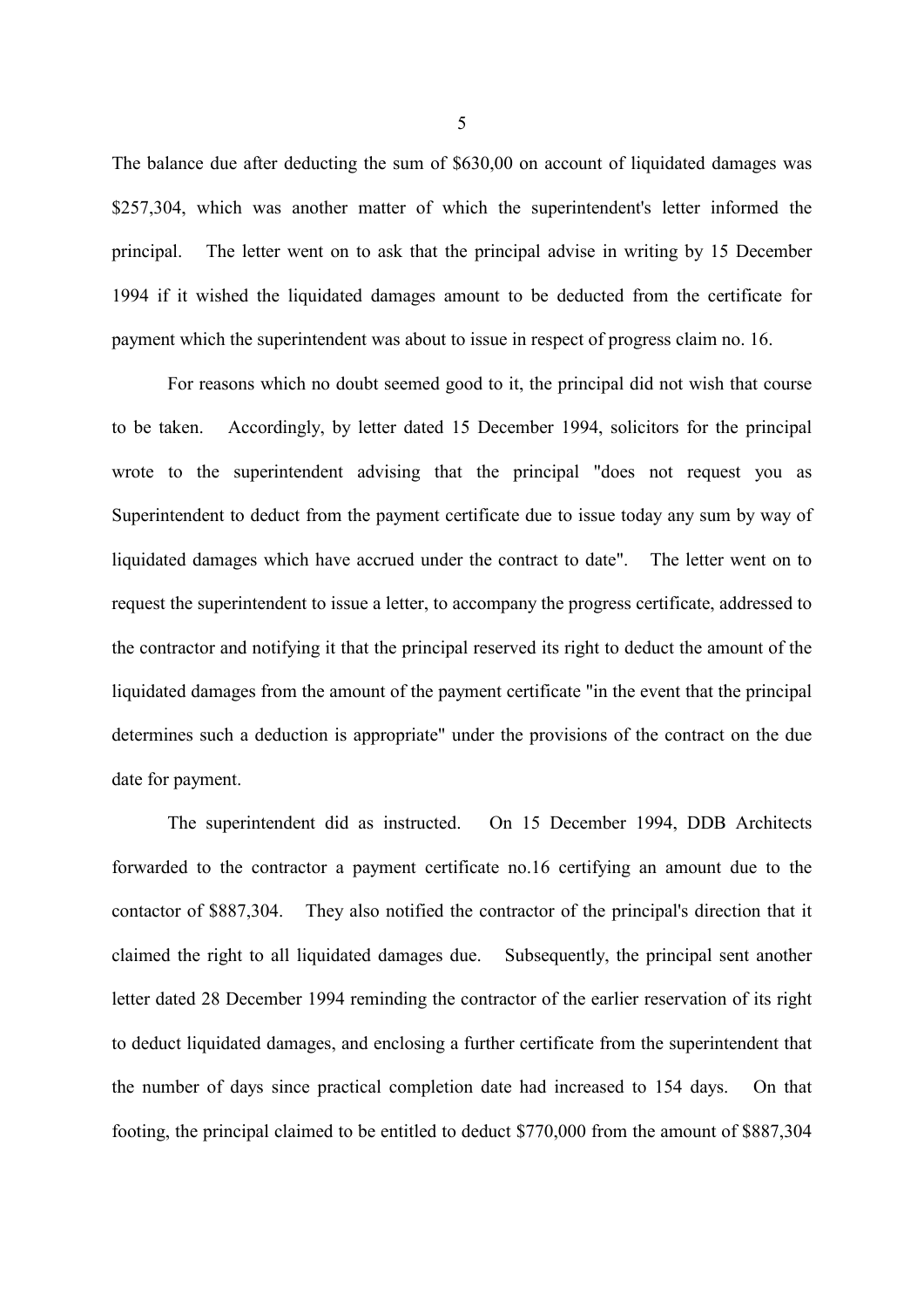due for payment under certificate no.16. A cheque in favour of the contractor for the balance of \$117,304 was enclosed.

The contractor did not accept this action by the principal. It gave a written notice to the principal that its failure to pay the full amount certified was a substantial breach of the General Conditions and required the principal to show cause why the contractor should not terminate the contract under cl.44.9 of those General Conditions. The principal responded with a notice of its own dated 2 February 1995, in which it sought to answer the contractor's notice on the ground that under the contract it possessed the power it had claimed to reserve the right to deduct the liquidated damages amount from the sum of \$887,304 certified by the superintendent on 15 December 1994 for payment to the contractor.

Apart from cl.35.6 which has been mentioned, the dispute turns on the provisions of

cl.42.1 of the General Conditions. So far as material, it is in the following form:

### "**42.1 Payment Claims, Certificates, Calculations and Time for Payment**

The contractor shall deliver to the Superintendent claims for payment supported by evidence of the amount due to the Contractor and such information as the Superintendent may reasonably require. Claims for payment shall include the value of work carried out by the Contractor in the performance of the Contract so that time together with all amounts then due to the Contractor arising out of or in connection with the Contract or for any alleged breach thereof.

Within 14 days after receipt of a claim for payment, the Superintendent shall issue to the Principal and to the Contractor a payment certificate stating the amount of the payment which, in the opinion of the Superintendent, is to be made by the Principal to the Contractor or by the Contractor to the Principal. The Superintendent shall set out in the certificate the calculations employed to arrive at the amount and, if the amount is more or less than the amount claimed by the Contractor, the reasons for the difference. The Superintendent shall allow in any payment certificate issued pursuant to this Clause 42.1 or any Final Certificate issued pursuant to Clause 42.8 or a Certificate issued pursuant to Clause 44.6, amounts paid under the Contract and amounts otherwise due from the Principal to the Contractor and/or due from the Contractor to the Principal arising out of or in connection with the Contract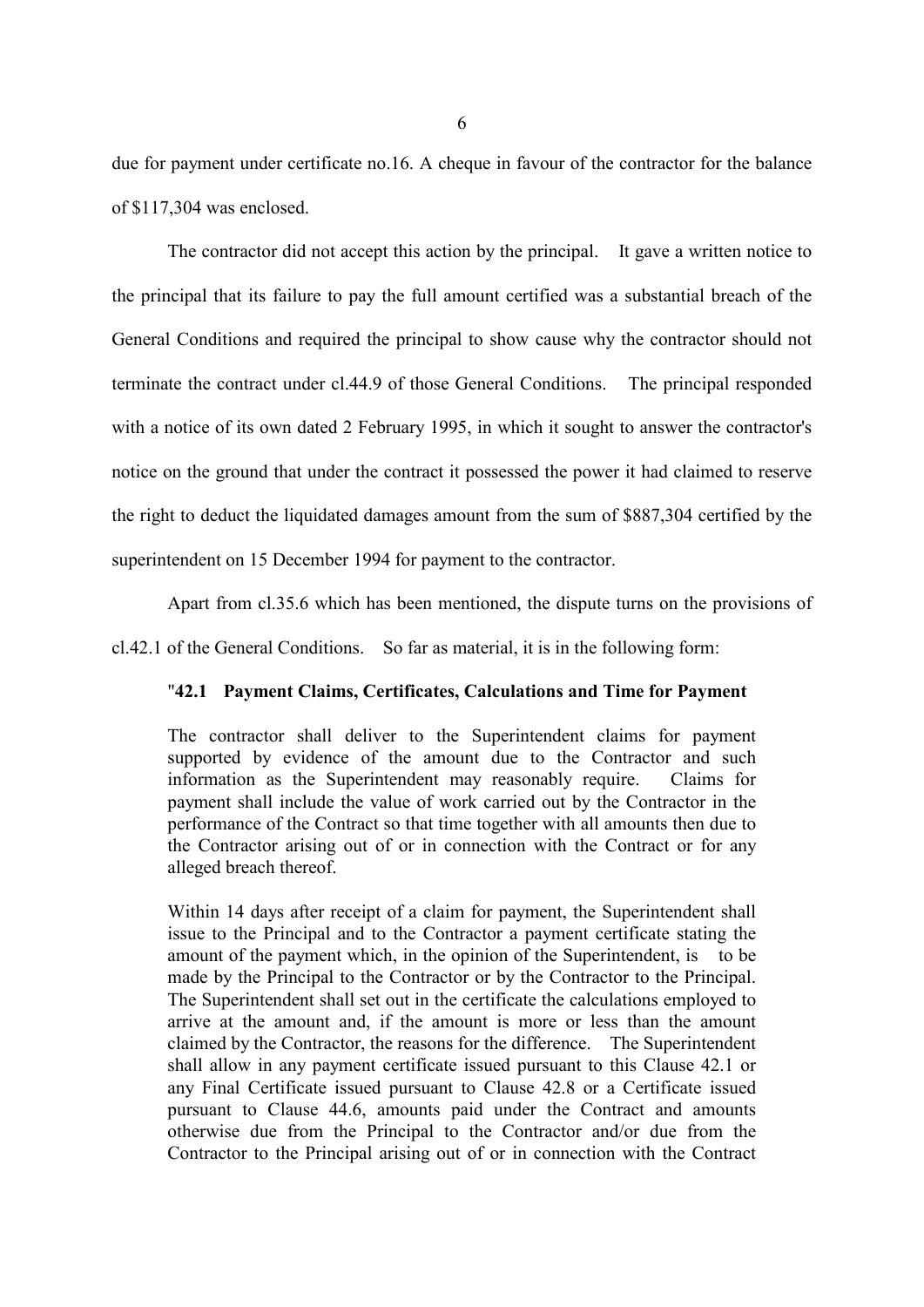including but not limited to any amount due or to be credited under any provision of the Contract.

If the Contractor fails to make a claim for payment under Clause 42.1, the Superintendent may nevertheless issue a payment certificate.

Subject to the provisions of the Contract, within 28 days after receipt by the Superintendent of a claim for payment or within 14 days of issue by the Superintendent of the Superintendent's payment certificate, whichever is the earlier, the Principal shall pay to the Contractor or the Contractor shall pay to the Principal, as the case may be, an amount not less than the amount shown in the Certificate as due to the Contractor or to the Principal as the case may be, or if no payment certificate has been issued, the Principal shall pay the amount of the Contractor's claim. A payment made pursuant to this Clause shall not prejudice the right of either party to dispute under Clause 47 whether the amount so paid is the amount properly due and payable and on determination (whether under Clause 47 or as otherwise agreed) of the amount so properly due and payable, the Principal or Contractor, as the case may be, shall be liable to pay the difference between the amount of such payment and the amount so properly due and payable."

The clause then proceeds to deal with payment for unfixed plant and materials, which is not a matter in issue here.

It will be seen that by the fourth paragraph of cl.42.1 the principal is required to pay to the contractor (... shall pay to the contractor ...) " ... an amount not less than the amount shown in the certificate as due to the contractor ...", and it was obliged to make that payment within 28 days after receipt by the superintendent of the claim for payment, or within 14 days of issue of the payment certificate. Certificate no. 16 in the present case issued on 15 December 1995. On any view, therefore, the amount certified of \$887,304 was payable by 29 December 1994, whereas the principal paid only \$117,304 within that time. On the face of it, the principal was in breach of cl.42.1

The principal's response is to stress the qualifying words "Subject to the provisions of the Contract ..." by which the fourth paragraph of cl.42.1 is introduced. Armed with that qualification, the principal then resorts to cl.35.6. As has been observed, it is the clause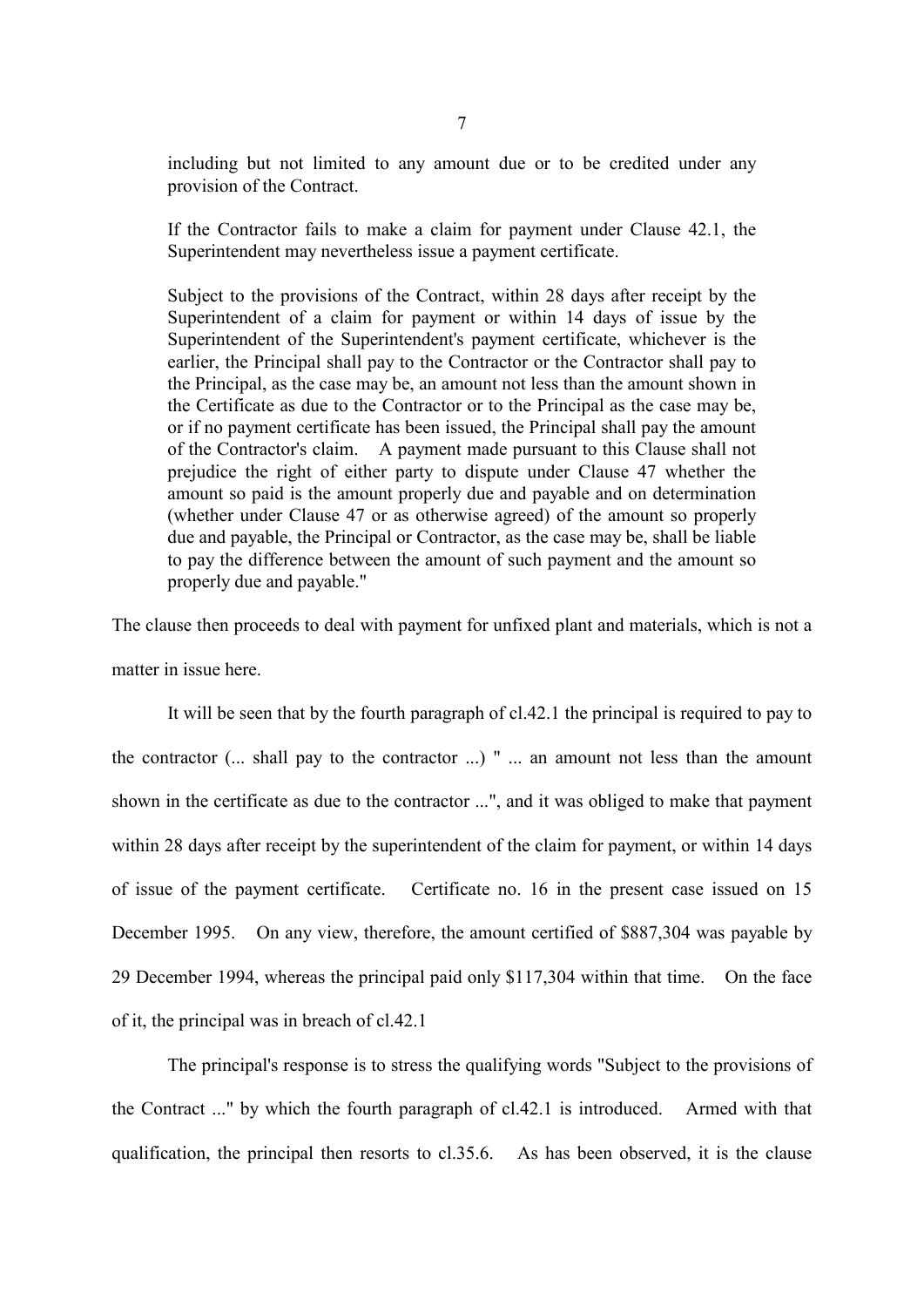which provides that the contractor is to be indebted to the principal for liquidated damages at the daily rate specified in the annexure. The second paragraph of cl.35.6 proceeds to add that "if, after the contractor has paid or the principal has deducted liquidated damages, the time for practical completion is extended", then the principal must forthwith repay to the Contractor any liquidated damages paid or deducted in the period up to the new date for practical completion.

The principal next seizes on the words "the principal has deducted liquidated damages" in cl.42.1 in order to found the following argument. There is no express provision in the General Conditions authorising the principal to deduct liquidated damages. On the contrary, the only provision authorising such a deduction is that which appears in the second paragraph of cl.42.1. What it does is to require the superintendent (not the principal) to allow in any certificate issued pursuant to cl.42.1, or in any final certificate, amounts due from the contractor to the principal. Because of this, there is, it is said, nothing in the contract on which the quoted words can operate. It follows, so the principal contends, that the appropriate words are to be supplied by implying into the contract a power on the part of the principal to make a deduction for liquidated damages from the amount certified to be due under a progress payment certificate, which, it is to be assumed, is exercisable at any time before it pays the amount of that certificate.

A series of considerations, six in all, was advanced by Mr Gore Q.C. for making the implication contended for. The first was that, without it, the power to deduct liquidated damages would be restricted to a deduction by the superintendent under the authority conferred by cl.42.1, which it was contended was quite "inapposite" to the power which by cl.35.6 the principal is assumed to have. In consequence, the quoted words in the second paragraph of cl.35.6 would be deprived of all meaning or effect. The second consideration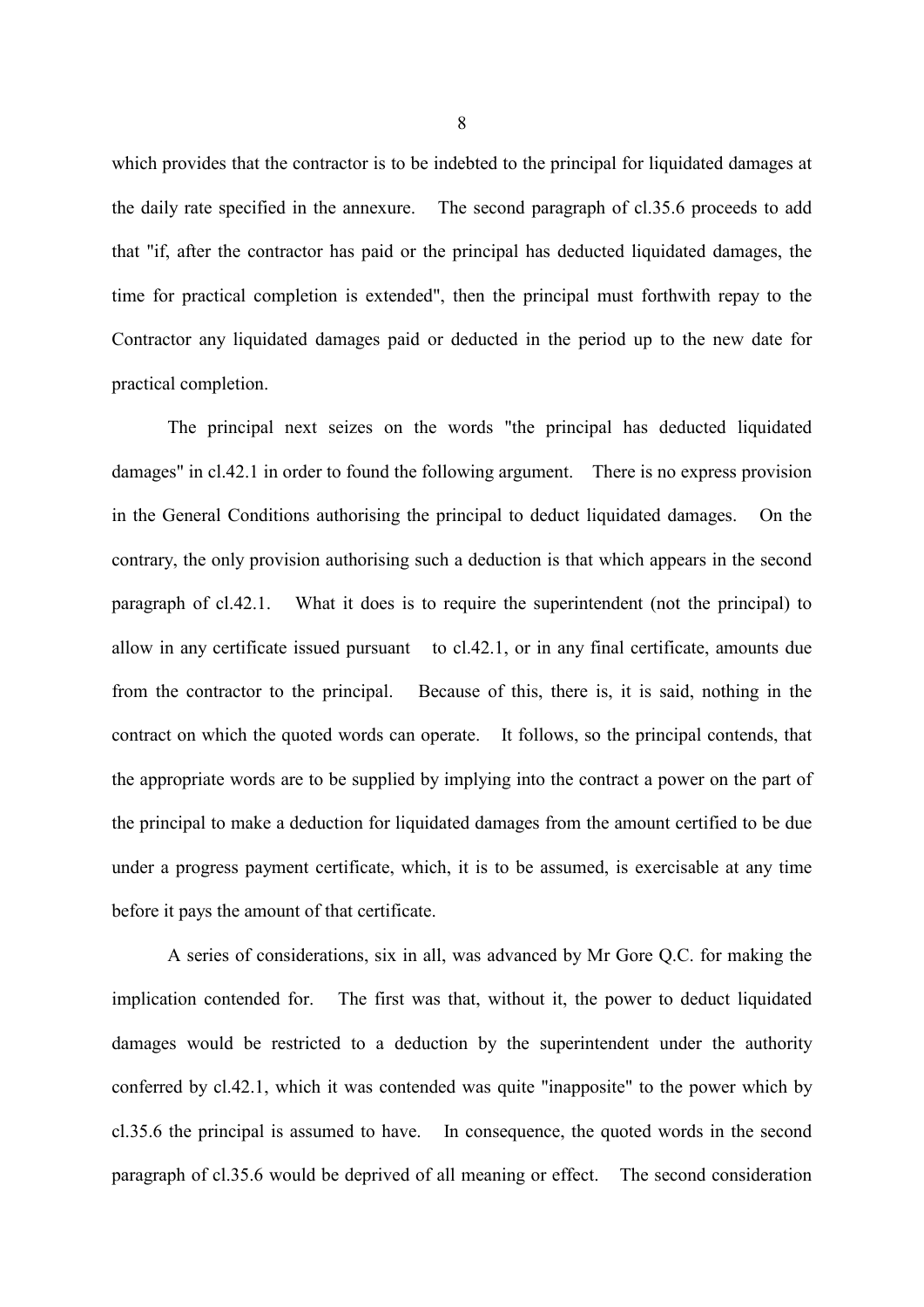focused on the case where the superintendent failed to issue a certificate within the time specified, in which event the principal is required by cl.42.1 to pay the amount of the contractor's claim. The third matter relied on was that, under the first paragraph of cl.35.6, the amount of liquidated damages constitutes a debt owing by contractor to principal. The fourth that by cl.42.10 the principal is expressly authorised, from money due to the contract, to deduct any money due from the contractor to the principal "otherwise than under the contract". The fifth was that liquidated damages accrue on a daily basis, so that more will or may have accrued and be owing 28 days after receipt of the progress claim than at the date of the superintendent's certificate, thus leaving some days of delay unaccounted for. Finally, it was said that the contractor was in any event adequately protected under the contract: it has a contractual right to apply for an extension of time, as well as to insist on repayment of any sum overpaid; and a right to refer any dispute for resolution under the provisions of cl.47.

The principal's submissions are not without a degree of cogency. It is possible, however, to discover an answer, or at least a partial answer, to most of them in the fact that the process involved is one of making, certifying and paying progress claims. Such claims and payments are, in building contracts in the common form, always intended to be provisional only. See *Hudson's Building Contracts* (11th ed.), vol. 1 §§ 6.186-6.189 That is to say, they await the day when a final certificate issues, in which the ultimate indebtedness by one party to the other is ascertained and fixed. Before that stage is reached, it is generally correct to say that no payment is capable of finally determining the rights of the parties with respect to matters in dispute between them. So much is expressly recognised in this instance by cl.42.1, providing as it does at the end of the fourth paragraph of that clause that a payment made pursuant to it does not prejudice the right of either party under cl.47 to dispute whether the amount so paid is the amount properly due and payable. If the dispute is determined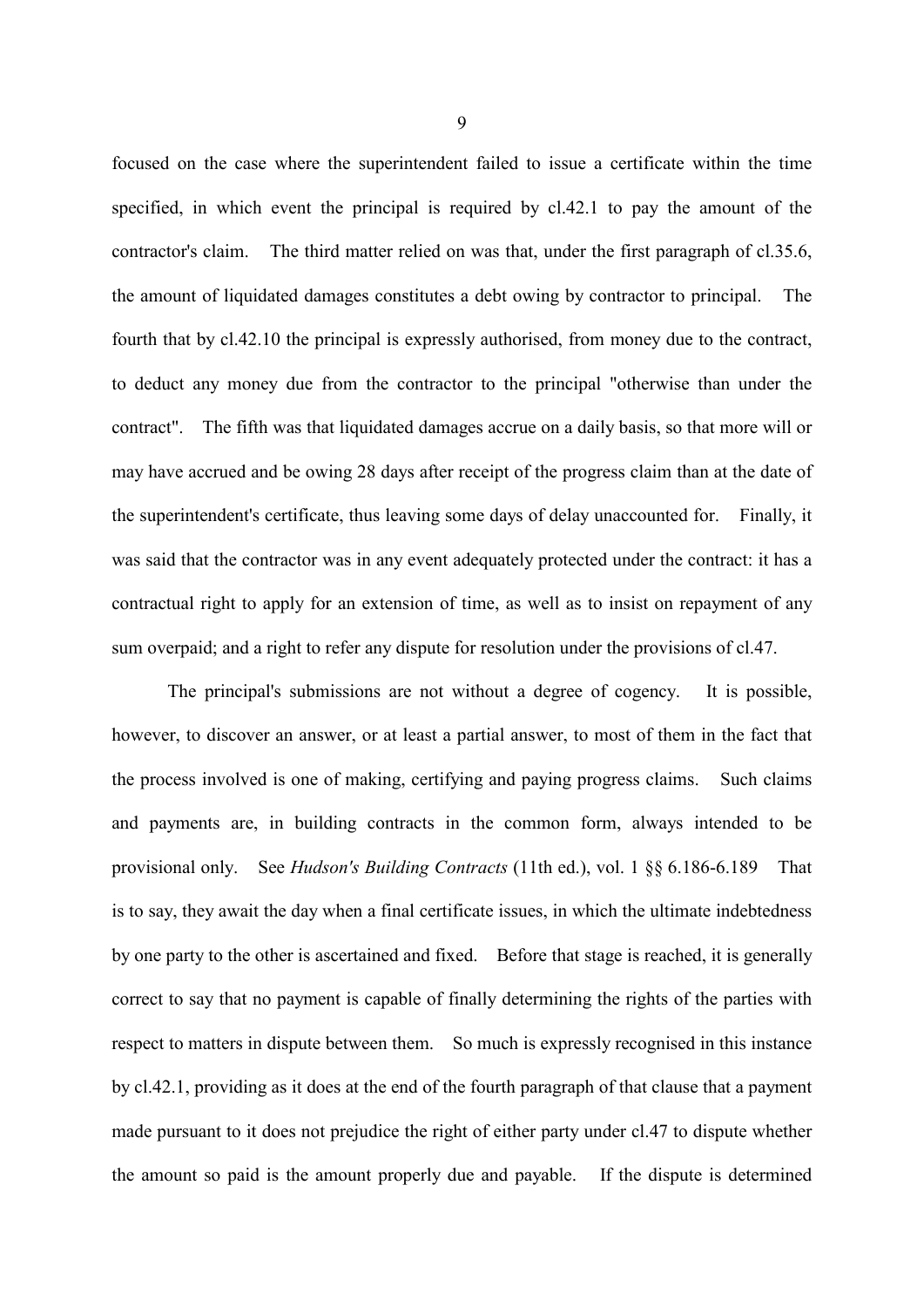under cl.47, a liability then attaches to one party or the other to pay the difference between the amount already paid and the amount that was properly due and payable.

Most of the considerations relied on by the appellant are capable of being accommodated by keeping firmly in mind that the character of the payments with respect to which problems are said to arise are only provisional. That is so in the case of the second, third, fifth and sixth of those considerations. The fourth, which concerns the principal's power under cl.42.10 to deduct from what is owing to the contractor money that is due to the principal "otherwise than under the contract" appears, with respect, to reinforce the contractor's argument in this case. It is a specific provision catering expressly for a liability arising beyond or outside the contract, about which the superintendent may fairly be assumed to know nothing, and concerning which he is given no power of determination under the contract. If cl.42.10 is properly to be regarded as conferring authority to deduct such a sum from the amount of a certified claim, then it is understandable that an express provision to that effect should have been inserted in the contract. It says nothing about the right claimed by the principal to make a deduction which the second paragraph of cl.42.1 expressly requires to be allowed for by the superintendent in calculating the amount of a progress payment.

In the end, the real obstacle to implying the term contended for by the principal is that, judged by any objective standard, it is not necessary in order to give effect to the intention of the parties or to make the contract workable. It is true that, to return to the first consideration advanced, cl. 35.6 speaks of the principal deducting liquidated damages, whereas by cl.42.1 it is the superintendent that is required to allow for an amount of liquidated damages in the certificate of payment. But it is by no means impossible to view such a deduction as made by the principal if it is made by the superintendent at the insistence of the principal. Despite the fact that cl.35.6 describes the contractor as being "indebted" to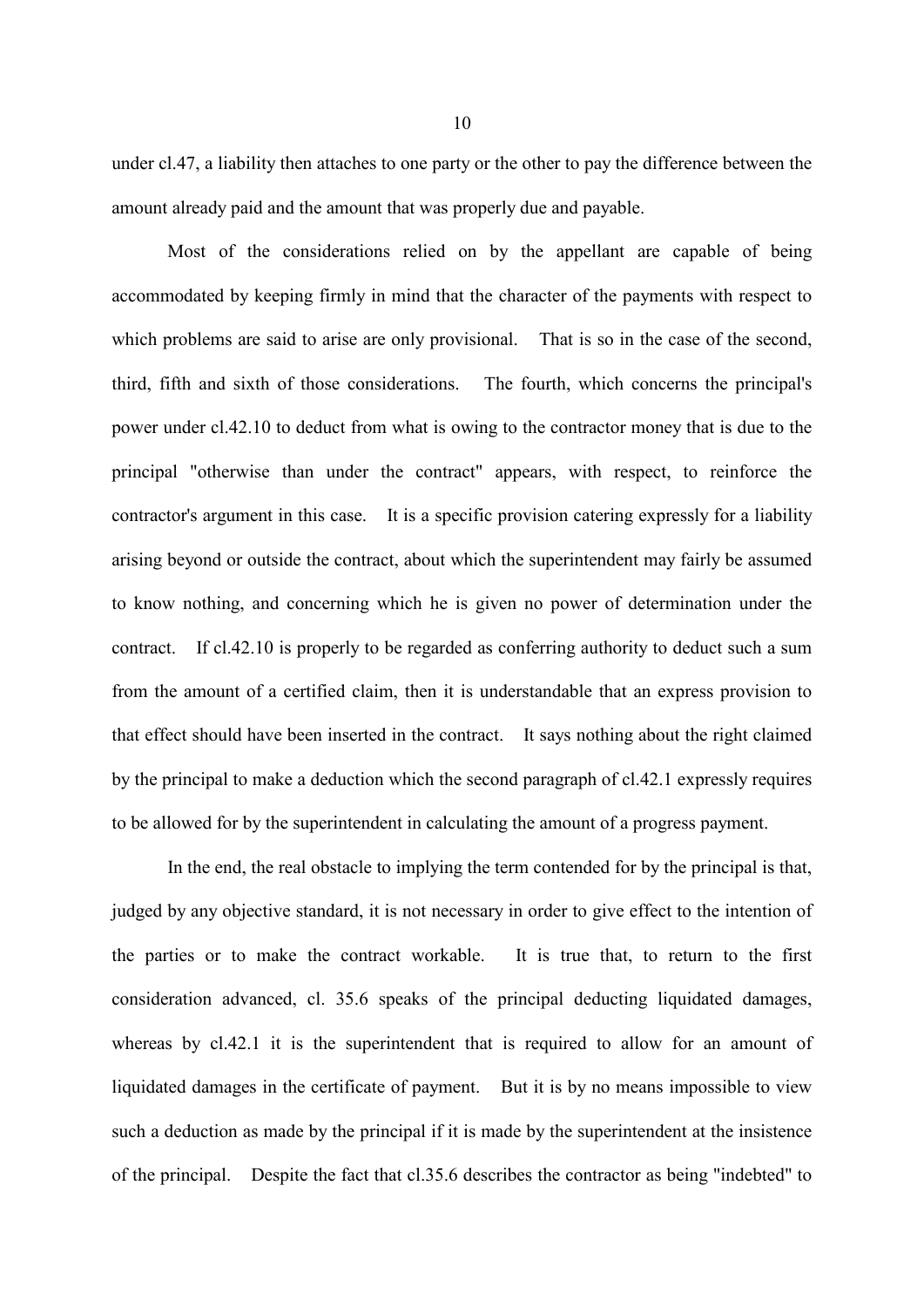the principal for liquidated damages for delays beyond the date of practical completion, it cannot be doubted that it is for the principal to decide if he wishes to assert a claim to any such damages and to insist they are deducted from the amount of each progress payment as calculated and certified by the superintendent. If he does not, liquidated damages will not be deducted, if at all, until a later progress claim, or the final claim, is made by the contractor. It does considerably less violence to the words of cl.35.6 and cl.42.1 to read the contract in this way than to make the implication contended for by the principal.

The way in which the implied term is formulated is that "the principal may deduct liquidated damages from money due to the contractor". Such a term would be directly opposed to the express provision in the fourth paragraph of cl.42.1 requiring the principal to pay the contractor "an amount not less than the amount shown in the certificate as due to the contractor ...". It would also require the words "subject to the provisions of the contract ..." to be read as referring to implied as well as express provisions of the contract. Although that is not an impossible interpretation, it is not one which any ordinary reader of the contract would consider so obvious as to be taken for granted. In a contract which, like this, contains extensive and detailed provisions regulating the rights of the parties, the process of implying terms is not something to be undertaken except where the need or the context compels it. That is especially so in a matter like progress payments, which are ordinarily critical to the survival of the contractor and so to the completion of the project. If not paid as he goes, on a substantial project like this, the contractor will soon be forced to stop work. His express right to payments certified by the superintendent should not be qualified by discovering hidden meanings extricated from half expressed reservations in other parts of the document.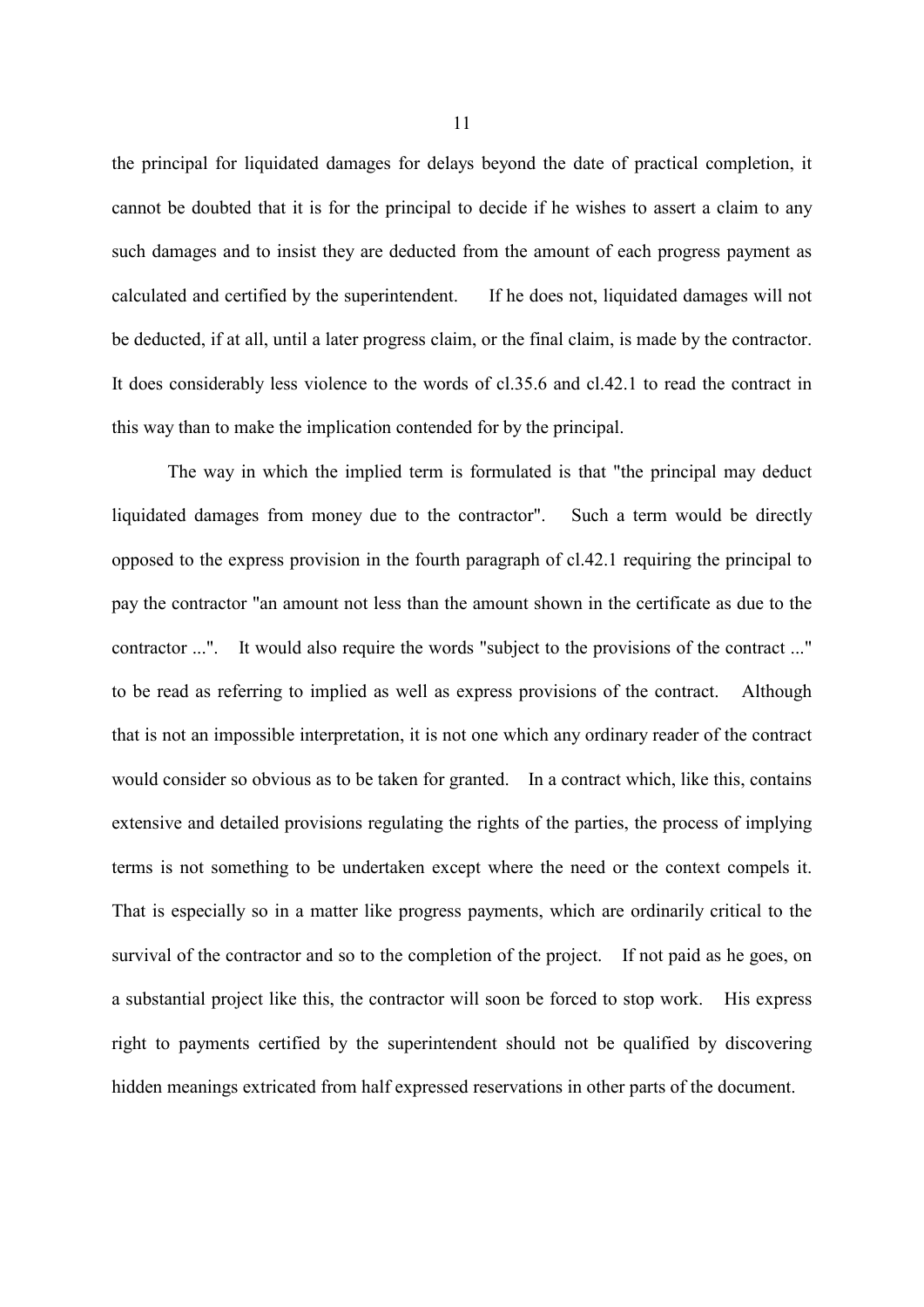In our view the term contended for by the appellant is not to be implied in the General Conditions of contract in this case. It follows that the appeal fails and should be dismissed with costs.